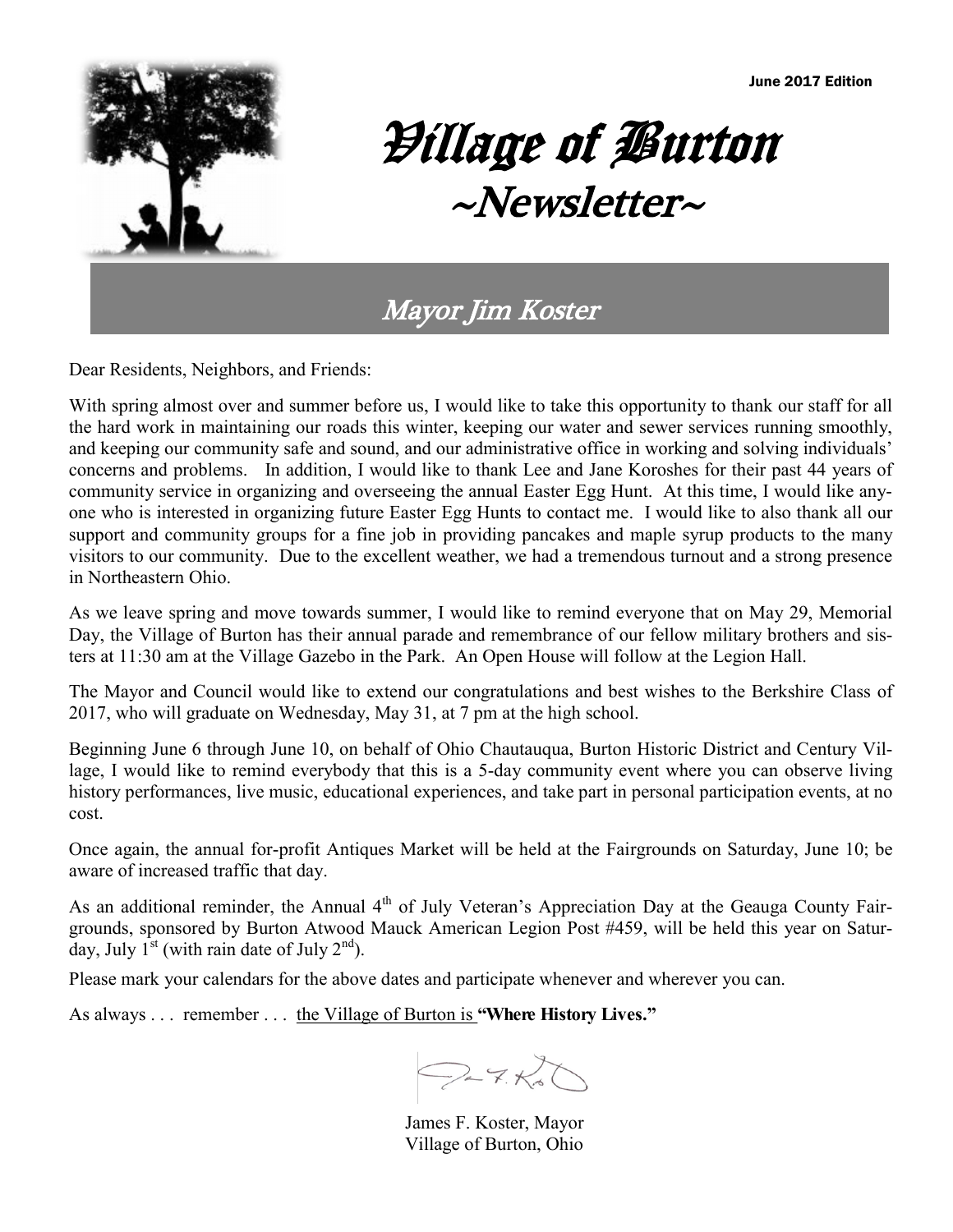# Tree Talk Burton Village Tree Commission

Perhaps you've heard of it. The Green Menace. EAB. Emerald Ash Borer. That pretty metallic green beetle that's eating its way through ash trees everywhere. The January 2017 issue of Arboriculture and Urban Forestry said, ''With over eight billion ash trees in North America, the potential for continued devastation will likely make EAB the most destructive pest to invade the forests of this continent (Herms and McCullough 2014).'' We've lost the grand chestnuts; we've lost most of the stately American elms that used to grace our main streets. We're witnessing the decimation of ashes in our woods and our lawns. The good news is we can save trees and Burton Village Tree Commission has chosen to save the ash trees lining the right of way on Indian Ridge Trail off Carlton Street. To quote the same article, "The availability of highly effective insecticides has now made it possible to protect trees with applications of a variety of active ingredients even after damage has reduced canopy damage by 50% (Herms et al. 2014)." Certified Arborists who are state licensed pesticide applicators will inject insecticide into the trunks of the trees on Indian Ridge. No spraying is involved. This is scheduled to occur during the month of May. One downside is that this procedure will have to be repeated every two years or so to insure that the trees remain pest-free. Much information on EAB and treatment options can be found on the internet, or you can always call me with questions and concerns. Submitted by Debbie Palmisano, Village Arborist

#### **Water and Sewer Billing Option**

Quarterly water/sewer bills are **sent out** after the 21st of February, May, August and November. Quarterly bills are **due** by the 21st of March, June, September and December. Water/sewer bills not paid by the due date will be assessed a 10% late fee, which will appear on the next bill. If you have not received your water bill after a reasonable amount of time, please contact the office at 440-834-4474. Also, please make sure we have your correct mailing address. Monthly billing is also an option. Your account must be paid in full before switching from quarterly to monthly billing, and once you are a monthly customer, you must remain a monthly customer for the next year. To switch from quarterly to monthly billing, please send your request, in writing, to: Village of Burton, P.O. Box 408, Burton, OH 44021.

## Police Department News Chief Rick Smigelski

Summer is almost upon us and us and with the good weather ahead it is important to remember just a few key things for the safety of you and your family. First it is a good idea to always lock your doors at night and while away, even if it's for a short period of time. Most crime that takes place is due to opportunity and locking your doors is a deterrent for someone who would attempt to commit a crime. Secondly, make sure your address is visible. Even with today's technology and having our cruisers equipped with a mapping system, it is still very important to have your address posted either on your house or mail box. Computers are not always accurate and sometimes do not give the exact location where an emergency is occurring. Making sure your address is posted is a good way to ensure that emergency services get to the right address.

Also, the Burton Fire Department is assisting seniors with a secure key box for first responders. A small steel key box that is only accessible by the fire department is attached to the top of your exterior door. In case of an emergency, emergency personnel will be able to access the house without causing any damage to the residence. If interested please call the Burton Fire Department at (440) 834-4416.

Finally, don't forget to check out the Burton Police Department's Facebook page and "like" us! It's a great resource to see what is going on, and to keep up with current events in the Village!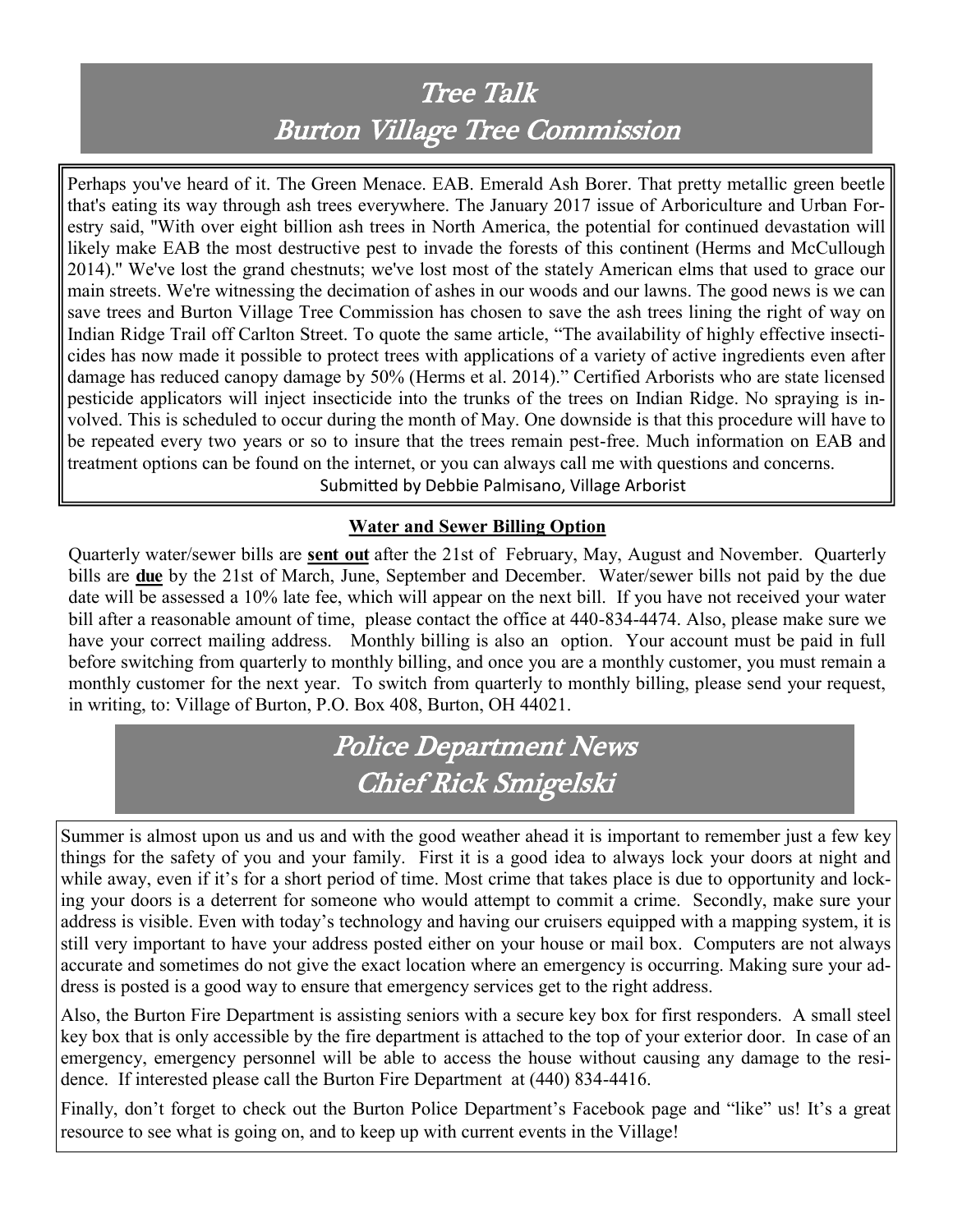# Board of Public Affairs Curt Johnson, Board Member

From time to time, our Utilities Department receives calls from residents concerned about discolored or rusty water. There are several reasons your water might be discolored; they are discussed below:

#### **RUSTY WATER?**

There are several contributing factors to rusty water in any water system.

#### **•Non-hazardous factors:**

The most common factor is hydrant flushing, which occurs in the spring and fall. In these instances, notice is published in the local newspapers and signs are posted around the Village when hydrant flushing is imminent. Other factors include fire departments using our hydrants, pump surges due to power interruptions at the water plant, and lightening strikes.

#### **•Hazardous factors:**

The most common reasons are water main breaks (situations where ground water infiltrates our water system). In these instances, the Village Office is made aware of the break, and affected households are notified through either door-to-door visits or through reverse 911 calls, and a boil alert is issued for a specified time. Individuals having to replace their lateral pipes to the main water pipe will likely need to run their water for a specified time and/or observe a boil alert as ground water could infiltrate their home water system.

#### **Water treatment:**

Rest assured that the Village is consistently working to maintain and improve our water supply system using the most effective procedures and equipment available under the guidance of the Environmental Protection Agency. Our water is tested regularly using specific laboratory procedures and always deemed fit for consumption. Each year a complete copy of the results of our water analysis, called the Consumer Confidence Report, is mailed to every household before June 1. This year's report is included with this Newsletter.



Burton Historic District Association, a small non-profit, was formed in 2007. Its mission is to collaborate with like-minded entities to promote and maintain the history of Burton Village and Burton Township and encourage future development consistent with the Western Reserve character.

In its efforts to Burton and its culture, BHDA decided to apply for the Ohio Humanities' Program Ohio Chautauqua. And with the help of many wonderful people, businesses, and groups in this little town Ohio Humanities was so impressed they decided to bring their Big Red Tent to the Century Village Museum this summer from June 6-10. Each night at 6:30 there will be musical entertainment and an actor portraying an historical character. It is a **free event!** During the day there will be adult programs at the Burton Public Library, Kent State-Geauga, West Woods, Middlefield Library, and Great Lakes Growers. The week will begin June 2<sup>nd</sup> at Burton Elementary School with kick-off assembly by John Muir portrayed by John Kolar. June  $10<sup>th</sup>$  will be a Family Day at the museum grounds with programs for the youth and an evening visit by Teddy Roosevelt. Burton's Founders' Day will be the final daytime event at 4:30. More information is available by visiting [www.ohiohumanities.org](http://www.ohiohumanities.org) or checking Geauga Chautauqua on Facebook. The libraries' websites and Century Village Museum will have more information as well and sign-ups for programs.

Come an enjoy all the events or pick and choose your favorites!

If you are interested in helping, please email  $bhda2007@gmail.com$ . We appreciate volunteers!